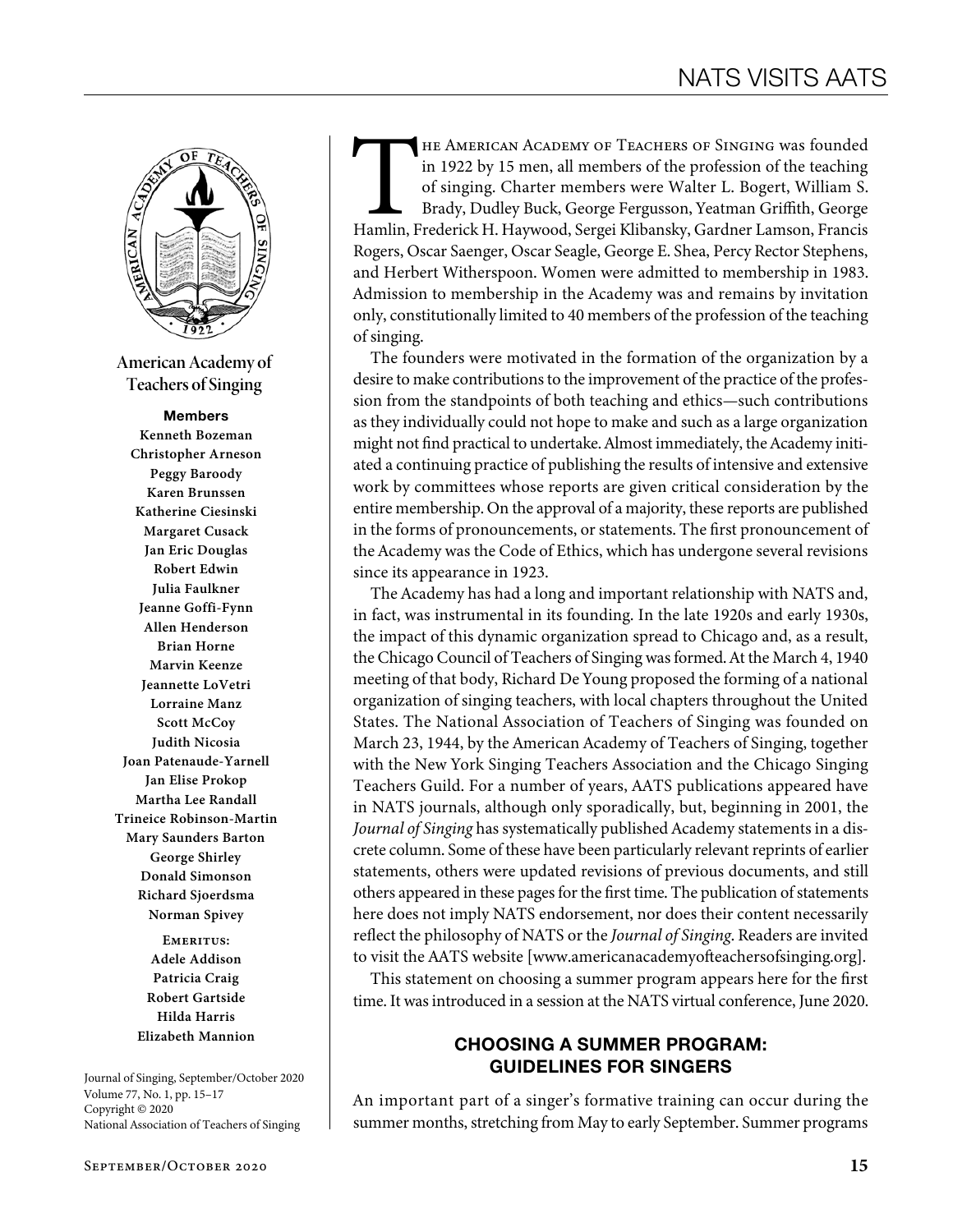# *NATS Visits AATS*

usually require a substantial investment of both money and time. The number of summer programs for singers has increased dramatically, both in Europe and in North America, to the extent that it may be difficult to discern the best option for a particular participant.

Given that many of our members have years of experience managing Young Artist Programs and participating as faculty members, we are taking this opportunity to propose a number of appropriate considerations to assist singers, teachers, and families in making an informed decision.

Above all, applicants are urged to choose a program that has a clear mission statement, spells out policies concerning diversity, equity, and inclusivity, and publishes comprehensive information. Those considering any program first should visit the program's website, especially the FAQ section. Following that, contact should be made with the program directly for information not otherwise available. Prospective students should be aware that summer programs are often flexible with regard to the number of students they accept and the faculty they have in residence. Numbers and people may change between the time of application and the time of arrival.

In making a preliminary decision, a number of areas should be considered.

- location
- time frame and length of stay
- age restrictions (if any)
- specific focus of the program: operatic and/or classical song repertoire, music theater, other
- transparency of curricular offerings and daily schedule
- language study
- performance opportunities
- accommodations for persons with disabilities
- flexibility to choose or decline various aspects of the program, such as voice lessons
- faculty, including which faculty are in residence and for how long, as well as student-teacher ratio
- cost
- receipt of credit applicable to a degree program
- opportunities for cultural excursions

The next step is to acquire information concerning the most important aspects of each program.

### **1. LONGEVITY**

- number of years the program has existed
- testimonials from singers who have participated in the program

### **2. VOICE FACULTY**

- names, biographies, professional affiliations
- length of time individual teachers will be in residence at the program

#### **3. VOICE RELATED COURSES AND FACULTY**

- body work, such as Yoga, Body Mapping, Feldenkreis, Tai Chi, Alexander Technique, or other disciplines
- stage movement, dance
- acting, scene, and song performance techniques
- theater, voice, and speech

## **4. NON-ENGLISH LANGUAGE PROGRAM**

- levels offered
- number of hours weekly

## **5. PERFORMANCE**

- repertoire
- recitals, concerts
- venues on and off site
- operatic and/or music theater productions
- scenes programs
- master class participation
- number of singers assigned to one role or scene
- memorization expectations
- timing for receipt of assigned repertoire
- guaranteed public performances for assigned repertoire

#### **6. VOICE LESSONS AND COACHING SESSIONS**

- number of weekly voice lessons and coaching sessions
- pianist for lessons and coaching provided by program or paid for by student
- assignment of voice teacher and vocal coach made by program or requested by student

### **7. MASTER CLASSES**

- names and biographies of master class presenters
- manner in which singers are chosen for performance